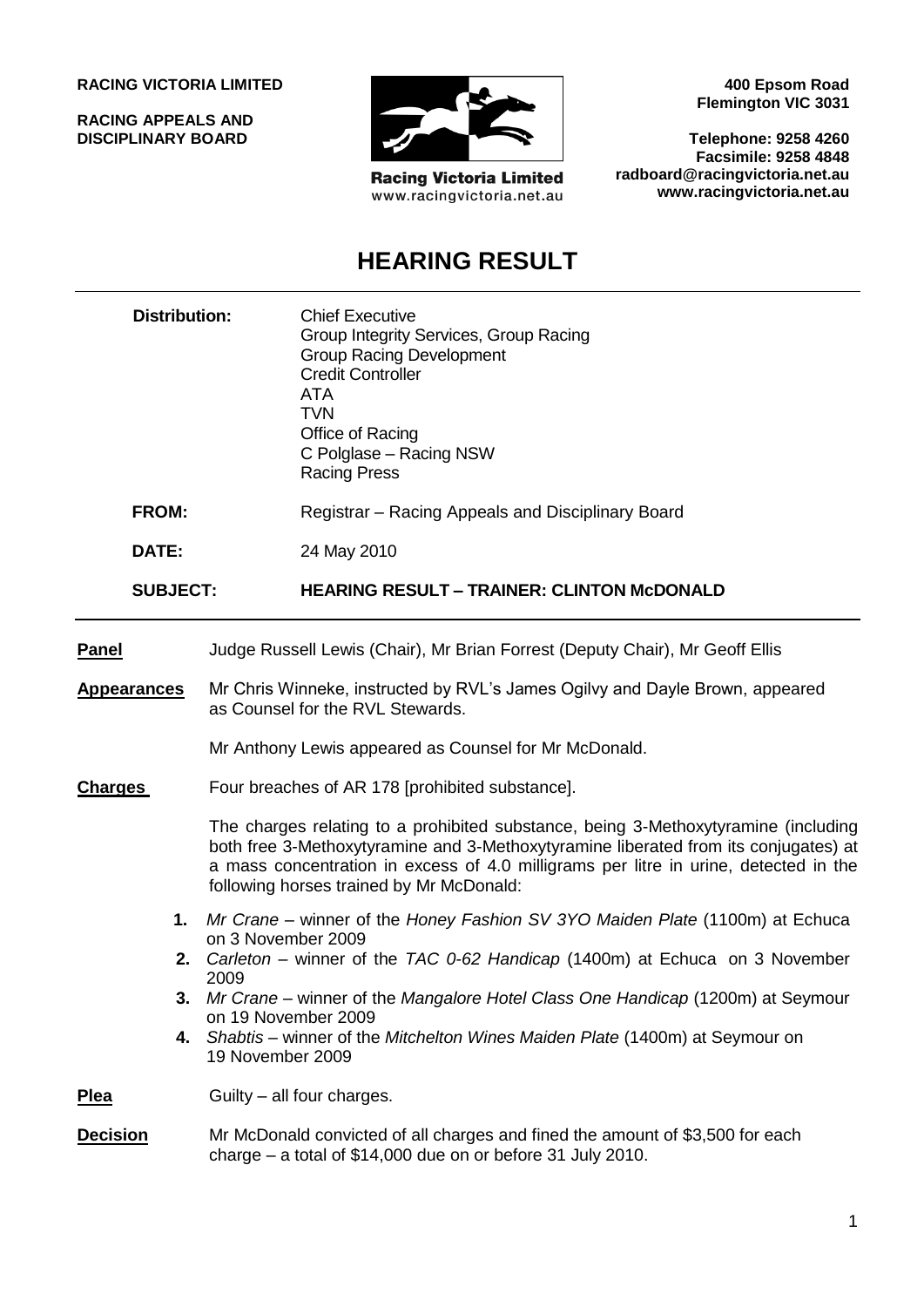#### **Decision (continued)**

*Mr Crane* disqualified as winner of the *Honey Fashion SV 3YO Maiden Plate* (1100m) at Echuca on 3 November 2009 and the placings amended as follows:

1<sup>st</sup> – Le Roi Charlemagne, 2<sup>nd</sup> – Immaculate Choice, 3<sup>rd</sup> – Roman Centreman, 4<sup>th</sup> – Coral Castle, 5<sup>th</sup> – High Street Road, 6<sup>th</sup> – Captangeorgi, 7<sup>th</sup> – Single Asha.

*Carleton* disqualified as winner of the *TAC 0-62 Handicap* (1400m) at Echuca on 3 November 2009 and the placings amended as follows:

1<sup>st</sup> – Jeuneys End, 2<sup>nd</sup> – King Crimson, 3<sup>rd</sup> – Singing Shadow, 4<sup>th</sup> – Great Grandeur, 5<sup>th</sup> – Liberty's Way, 6<sup>th</sup> – Elite Moxie, 7<sup>th</sup> – Olyball, 8<sup>th</sup> – Bee Bee Warrior, 9<sup>th</sup> – Prussia Island.

*Mr Crane* disqualified as winner of the *Mangalore Hotel Class One Handicap* (1200m) at Seymour on 19 November 2009 and the placings amended as follows:

1<sup>st</sup> – Xanthos, 2<sup>nd</sup> – Bartonelle, 3<sup>rd</sup> – Midnight Louie (NZ), 4<sup>th</sup> – Arctic Light, 5<sup>th</sup> – Prowler, 6<sup>th</sup> – Tidal Spirit, 7<sup>th</sup> – Meetmeinkentucky.

*Shabtis* disqualified as winner of the *Mitchelton Wines Maiden Plate* (1400m) at Seymour on 19 November 2009 and the placings amended as follows:

1<sup>st</sup> – *Eraset,* 2<sup>nd</sup> – Starxaar, 3<sup>rd</sup> – Thorn Connery (NZ), 4<sup>th</sup> – The Divine One (NZ), 5<sup>th</sup> – Bluetooie (NZ), 6<sup>th</sup> – Unreachable Star, 7<sup>th</sup> – Valley Forge.

**Georgie Curtis Registrar - Racing Appeals and Disciplinary Board**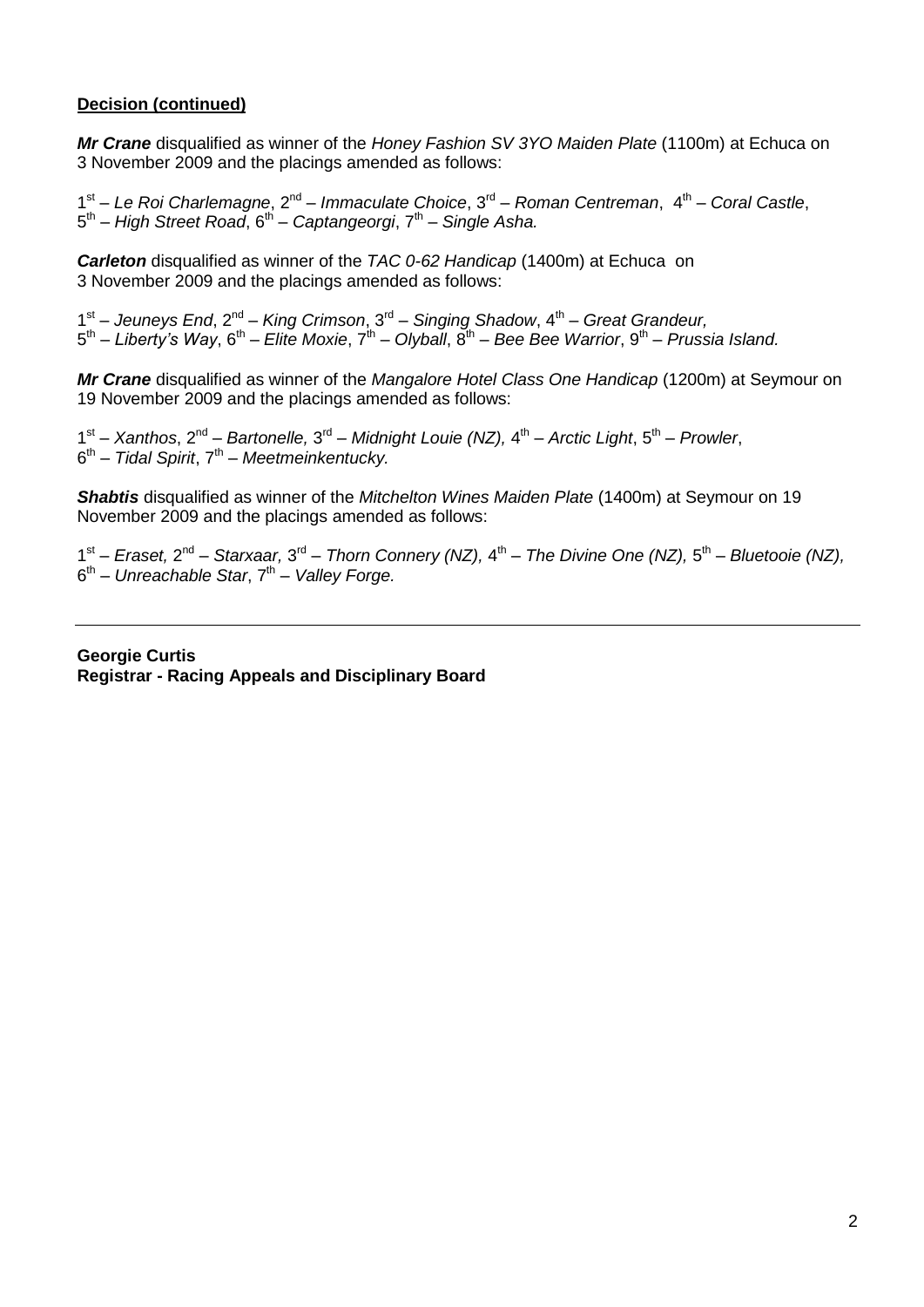# **TRANSCRIPT OF PROCEEDINGS**

### **RACING APPEALS AND DISCIPLINARY BOARD**

\_\_\_\_\_\_\_\_\_\_\_\_\_\_\_\_\_\_\_\_\_\_\_\_\_\_\_\_\_\_\_\_\_\_\_\_\_\_\_\_\_\_\_\_\_\_\_\_\_\_\_\_\_\_\_\_\_\_\_\_\_\_\_

**HIS HONOUR JUDGE R.P.L. LEWIS, Chairman MR B. FORREST, Deputy Chairman MR G. ELLIS**

## **EXTRACT OF PROCEEDINGS**

**DECISION**

### **TRAINER: CLINTON McDONALD**

**MELBOURNE**

### **MONDAY, 24 MAY 2010**

MR C. WINNEKE appeared on behalf of the Stewards

MR A. LEWIS appeared on behalf of Mr C. McDonald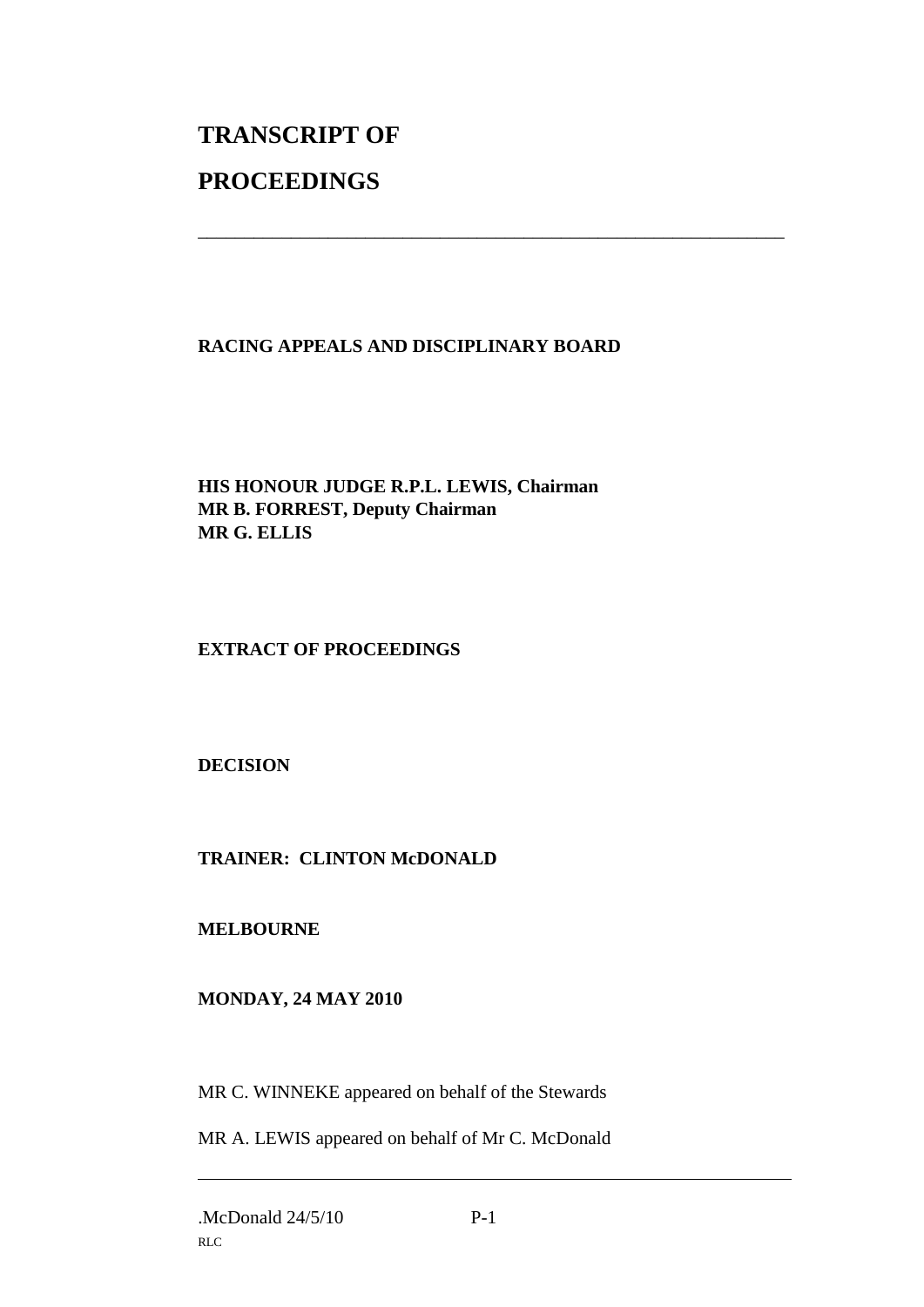CHAIRMAN: Clinton McDonald, you have pleaded guilty to four charges laid under Australian Rule of Racing 178. In each case, the prohibited substance was 3-methoxytyramine, hereinafter called 3-MT. The offences occurred in relation to the horse Mr Crane on 3 November 2009 at Echuca and on 19 November 2009 at Seymour, being charges 1 and 3; to the horse Carleton on 3 November 2009 at Echuca, charge 2, and to the horse Shabtis on 19 November 2009 at Seymour, charge 4.

3-MT, a metabolite of dopamine, in itself a prohibited substance, is a naturally occurring substance in horses and thus a threshold of 4.0 milligrams per litre in urine is allowable. When the mass concentration of 3-MT exceeds the threshold, it becomes a prohibited substance.

In the case of Mr Crane, on analysis, a post-race urine sample taken on 3 November 2009 produced a reading of 7.8. The referee sample showed 6.0. The post-race urine sample taken on 19 November 2009 produced a reading of 5.5, the referee sample being 5.6.

In the case of Carleton, it is said that on analysis or at least it was shown on analysis that the post-race urine sample taken on 3 November 2009 produced a reading of 9.8, the referee sample being 8.0. In the case of Shabtis, the post-race urine sample taken on 19 November 2009 produced a reading of 7.3, the referee sample being 7.3.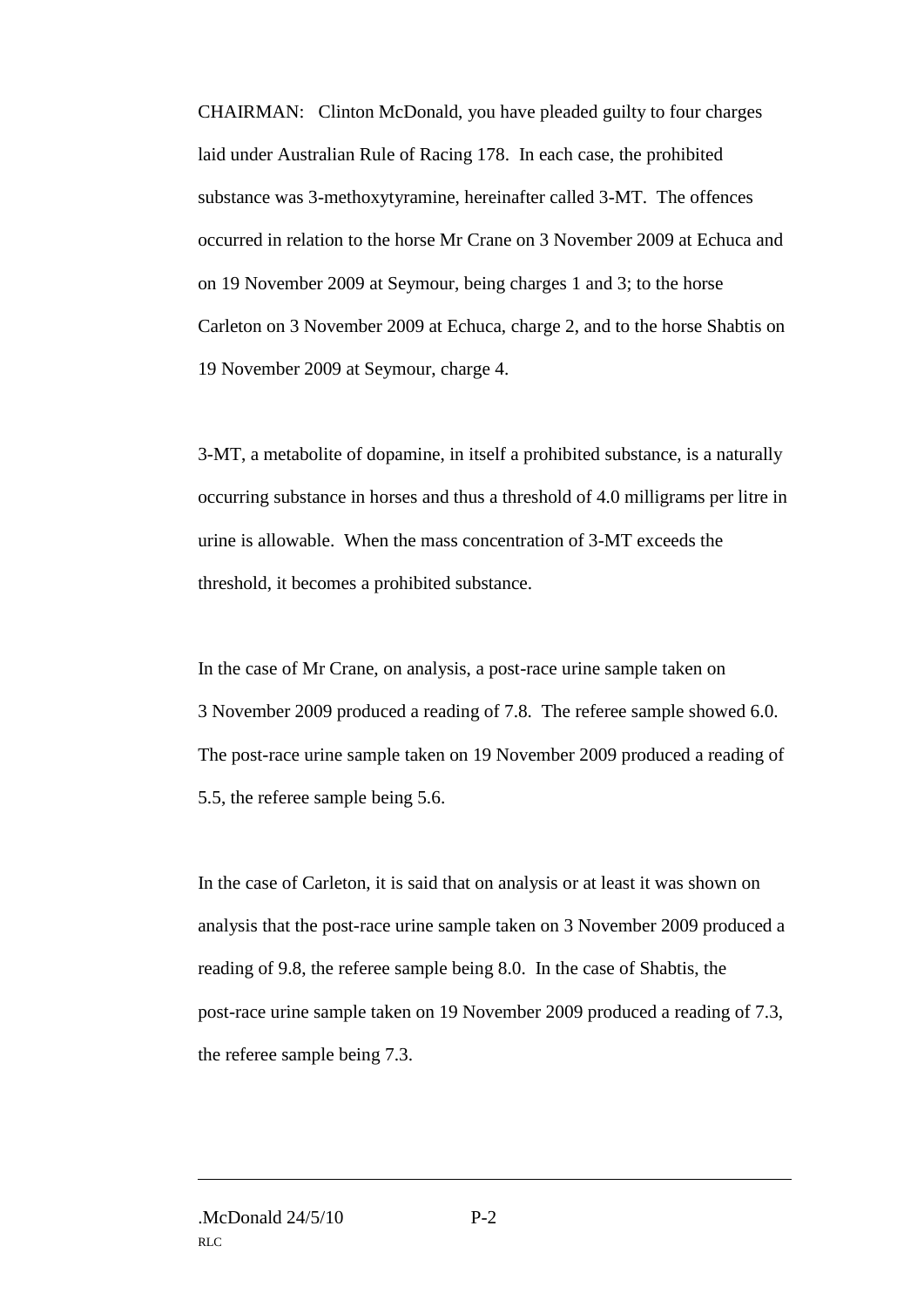Dopamine is an endogenous substance; that is, it occurs naturally in humans and horses. Dopamine belongs to a group of substances referred to as catecholamines. Catecholamines are also naturally occurring substances and are synthesised mainly from amino acids which are contained in food, namely phenylalanine and tyrosine. Phenylalanine metabolises into tyrosine, which converts via a substance known as levodopa, used in the treatment of Parkinson's disease, to dopamine. Since 3-MT is a metabolite of dopamine, it follows that increased levels of 3-MT are related to increased levels of dopamine. In turn, increased levels of dopamine may be considered to be influenced by exogenous sources of dopamine, levodopa, or abnormally high levels of tyrosine or phenylalanine.

Since there is a plea of guilty to all charges in this matter, the only question for decision is that of penalty. It should be remembered that Mr Clinton McDonald is not charged with administering a prohibited substance, but with the lesser charge of bringing a horse to the races with a prohibited substance in its system. The Board is not required to decide how or by what means the prohibited substance was administered and in that regard, the Board does not make a finding.

Mr McDonald is entitled to a discount for pleading guilty in what would otherwise have been an expensive and perhaps lengthy case. The Board also takes into account the matters raised by Mr Anthony Lewis, who appeared on behalf of Mr McDonald, in mitigation. The Board has also had regard to Mr McDonald's letter of 24 May 2010.